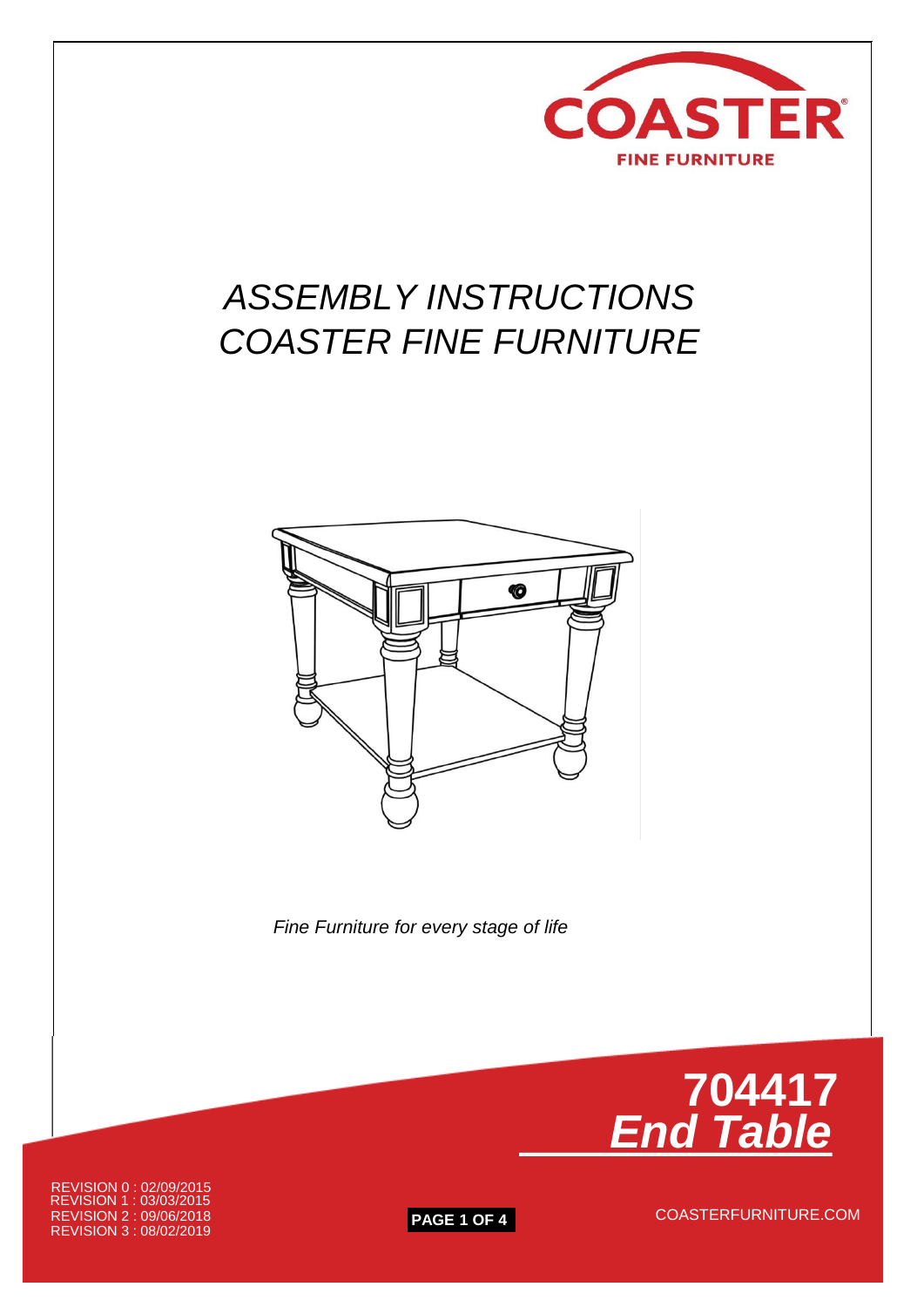## ITEM:**704417 ASSEMBLY INSTRUCTIONS**



#### **ASSEMBLY TIPS:**

- 1. Remove hardware from box and sort by size.
- 2. Please check to see that all hardware and parts are present prior to start of assembly.
- 3. Please follow attached instructions in the same sequence as numbered to assure fast & easy assembly.



#### **WARNING!**

1. Don't attempt to repair or modify parts that are broken or defective. Please contact the store immediately.

2. This product is for home use only and not intended for commercial establishments.





25 MINUTES

## **PARTS IDENTIFICATION**

| A                              | <b>TOP</b>                                 |                   | 1PC                  |
|--------------------------------|--------------------------------------------|-------------------|----------------------|
| $\, {\bf B}$                   | <b>LEG</b>                                 | וכונו             | 4PCS                 |
| $\mathbf C$                    | <b>SHELF</b>                               |                   | 1PC                  |
| $\boldsymbol{\mathsf{X}}$      | <b>KNOB WITH SCREW</b>                     |                   | 1SET                 |
| <b>HARDWARE IDENTIFICATION</b> |                                            |                   |                      |
| 1                              | <b>ALLEN WRENCH</b><br>$(M4 - BLK)$        | æ                 | 1PC                  |
| $\mathbf 2$                    | <b>BOLT</b><br>(M6 x 50mm - RBW)           | $\textcircled{3}$ | 8PCS                 |
| $\overline{\mathbf{3}}$        | <b>LOCK WASHER</b><br>(M6 - RBW)           |                   | 8PCS                 |
| $\overline{\mathbf{4}}$        | <b>FLAT WASHER</b><br>(M6 - RBW)           |                   | 8PCS                 |
| 5                              | <b>CAM NUT</b><br>(15/15+16 Z1 BRIGH - SR) |                   | 4PCS                 |
| 6                              | <b>CAM BOLT</b><br>$(24MM - SR)$           | COME O            | 4PCS                 |
|                                |                                            | PAGE 2 OF 4       | COASTERFURNITURE.COM |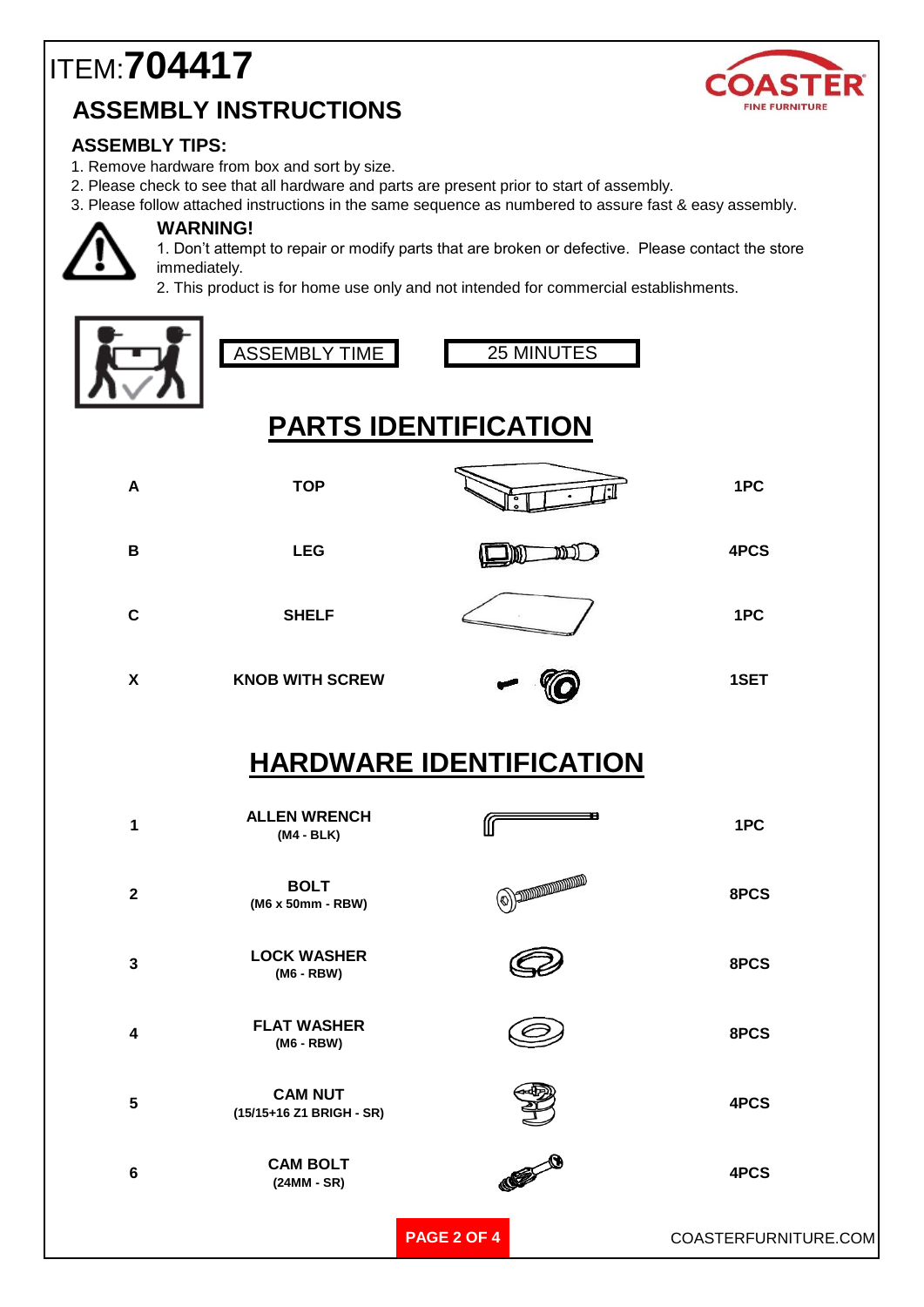# ITEM:**704417**

#### **ASSEMBLY INSTRUCTIONS STEP 1**



### **STEP 2**





**PAGE 3 OF 4** COASTERFURNITURE.COM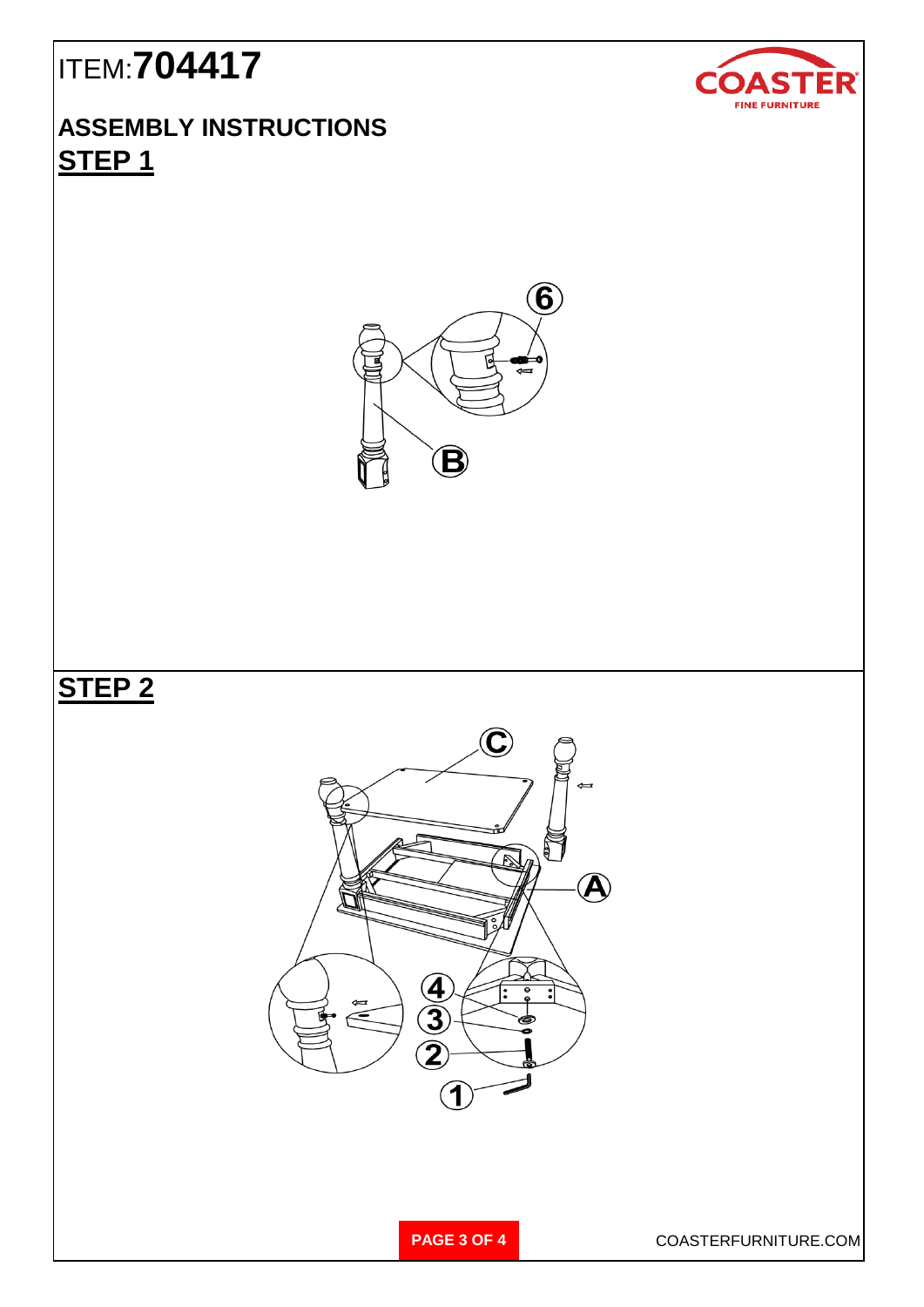# ITEM:**704417**

#### **ASSEMBLY INSTRUCTIONS STEP 3**



### **STEP 4 COMPLETE**